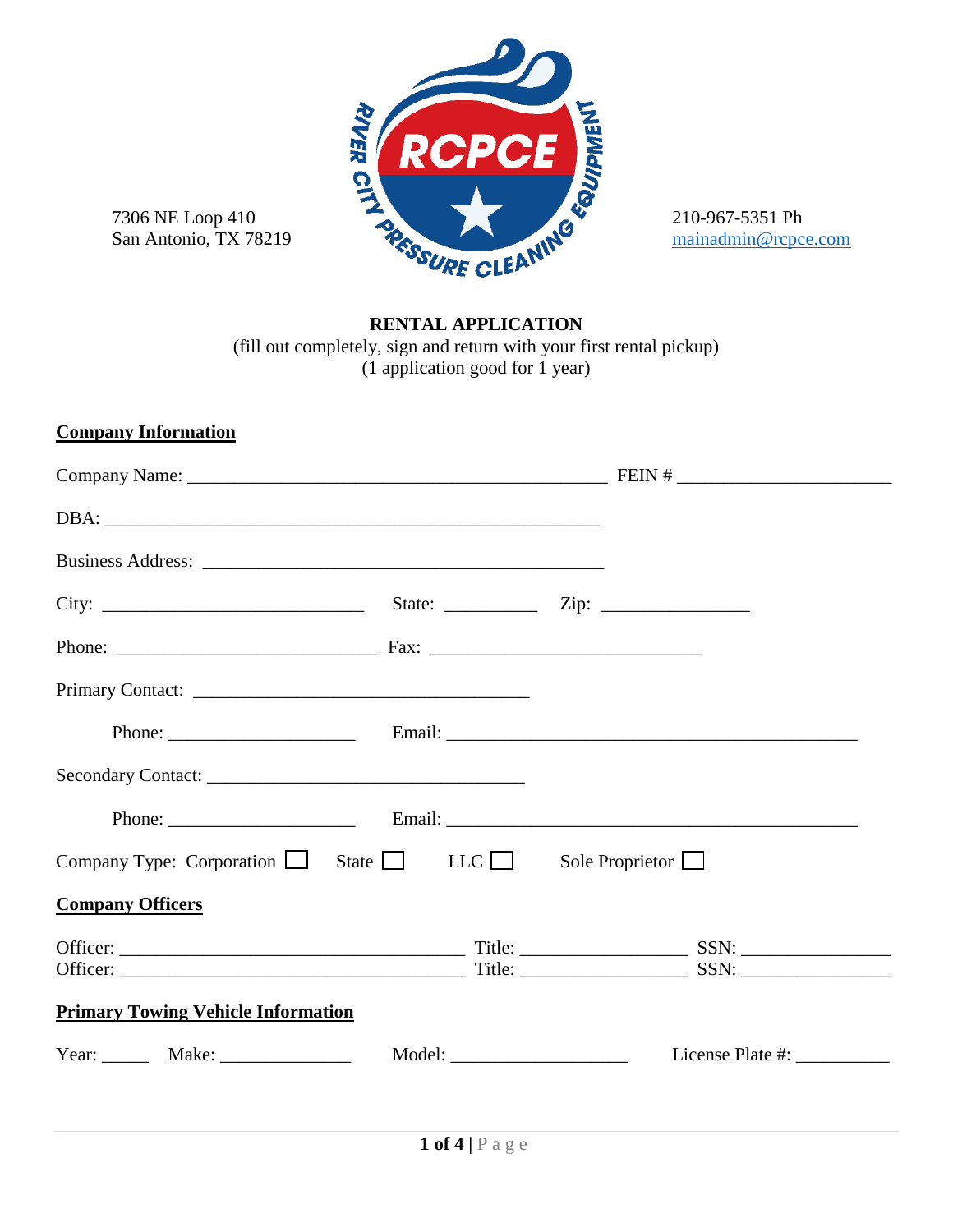### **RENTAL TERMS & CONDITIONS**

### 1. RENTAL TERM

Equipment is rented in 24 hours intervals, beginning at the time payment is received and ending when equipment is checked in by RCPCE. Lessee is charged for the time the equipment is in Lessee's possession. To avoid additional rental fees, rental must be returned by the date and time shown on the rental agreement invoice.

### 2. PAYMENT TERMS

Rental fees are to be paid up front at the time Lessee picks up the rental. In the event the customer has a Net 30 account terms with Lessor, fees will be invoiced on the date of pick up. Monthly rentals automatically renew every 4 weeks unless returned on or prior to renewal date.

#### 3. PAYMENT METHOD

Lessee will provide a valid credit card (not a debit card) at the time of pick up to be used for payment. A copy of same credit card will be made and put on file for the duration of the rental. A credit card authorization will be signed by the Lessee for use for all rental charges incurred during the rental period, including but not limited to, additional rental time, fees and equipment that is returned damaged and/or missing. Upon end of rental inspection and it is determined that no further charges are due to the Lessor, credit card information will be shredded. Lessor does not keep credit card information beyond the rental term.

### 4. IDENTIFICATION REQUIREMENT

The Lessee or Lessee's agent picking up the rental will provide a valid United States driver's license. A copy of the driver's license will be made and kept on file for the duration of the rental. The person providing their driver's license agrees that they are legally allowed and capable to tow the rental. Rentals will not be allowed to leave Lessor's property without a valid license on file. Lessor will take pictures of Lessee's vehicle, license plate and driver to be kept on file for duration of rental. Upon end of rental inspection and it is determined that Lessees personal identification information is no longer needed, all materials will be shredded and/or deleted. Lessor does not keep Lessee personal information beyond the rental term.

#### 5. INSURANCE REQUIREMENT

Lessee will provide Lessor, at time of rental check out, an in force, Certificate of Insurance (COI) for Lessee's vehicle being used to tow rental, with Lessor listed as an additional insured. Lessee's insurance must meet or exceed Texas state law minimum coverages of \$30,000 per person, \$60,000 per accident, \$25,000 property damage (30/60/25). Lessor will keep COI on file until it expires, and a new COI is required. Lessee acknowledges that they are responsible for all damages and/or injuries caused by rental while rental is in their possession.

## 6. PHYSICAL CONDITION OF RENTED ITEM(S)

Lessee acknowledges that prior to taking the rented item(s) he examined it, saw it in operation (if appropriate), he is aware of its condition and that it is in good condition except for anything noted on Check In/Out sheet. Lessee agrees to return the rented item(s) in the same condition as received, except for ordinary wear and tear, at the location where rented.

#### 7. USE OF ITEM(S)

Lessee agrees he is satisfied with the instruction given by Lessor, or, that he is familiar with the proper and safe manner using the item or he represented to Lessor that he was so familiar. Lessee further agrees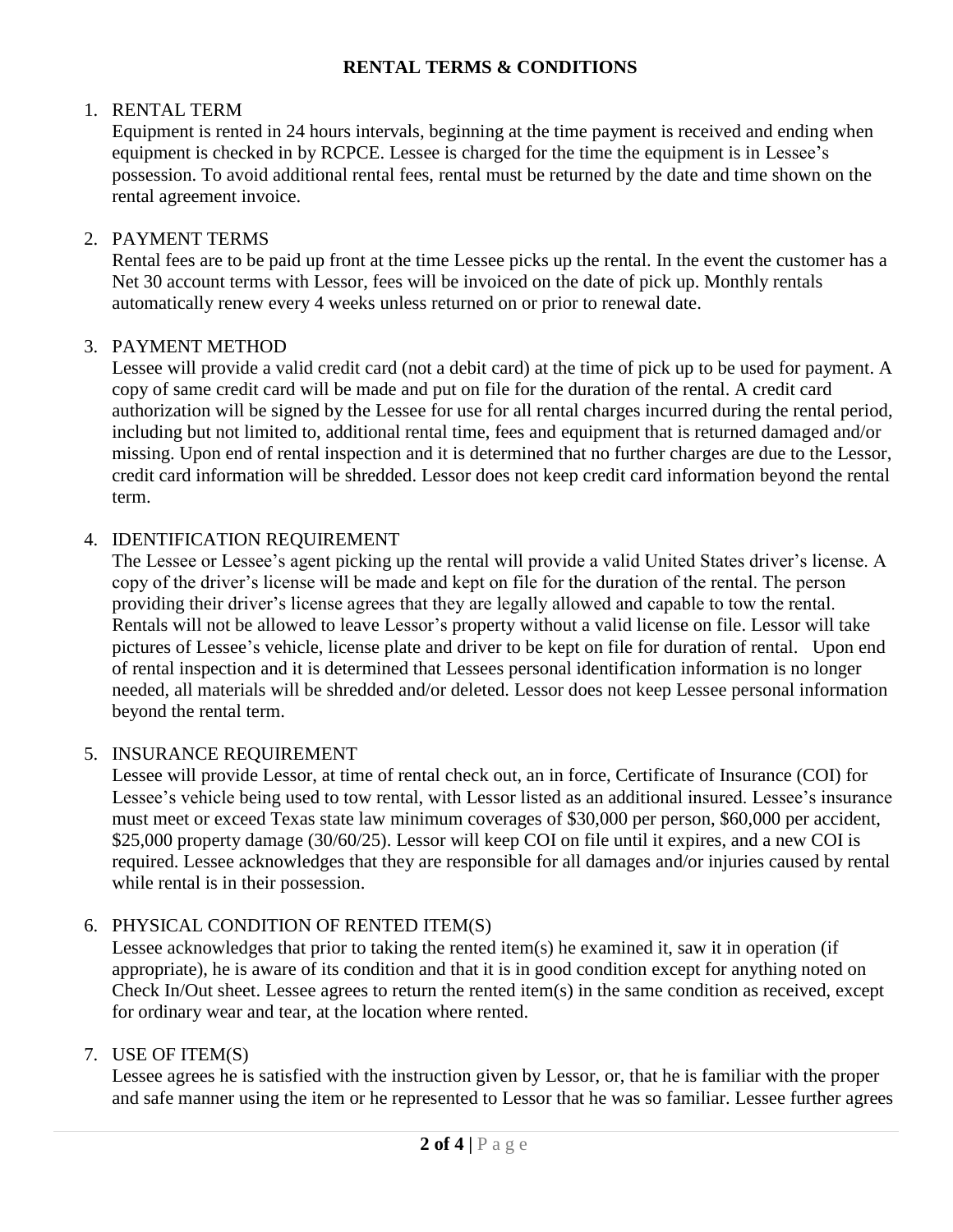that the item will be used solely by him and solely for the purpose for which the item was manufactured and intended. Subleasing or improper use is prohibited.

# 8. RESPONSIBILITY FOR USE

From the time the rented item(s) is taken until its return Lessee is responsible for the item and its use. The Lessee assumes all risks inherent in the operation and use of the item and agrees to assume the entire responsibility for the defense of, and pay, indemnify and hold the Lessor harmless from and hereby releases the Lessor from any and all claims for damage or injury resulted in whole or in part from Lessor's negligence, from the defective condition of the item or from any cause. Lessee agrees that no warranties expressed or implied have been made in connection with this rental.

# 9. RESPONSIBILITY FOR EQUIPMENT

From the time the rented item is taken until it is returned, the Lessee is responsible for the rented item and all accessories, if the item is lost, stolen, or damaged under any circumstances while rented, regardless of fault, the Lessee shall be responsible for all charges, including labor costs, to repair or to replace the item. This includes, but is not limited to, damages to tires. In addition, if the item is returned dirty, cleaning charges will be imposed

# 10. ITEM FAILURE

Lessee agrees to discontinue immediately the attempt to use the rented item should it at any time become unsafe or in a state of disrepair, and will immediately (one hour or less) notify Lessor or the facts and the Lessor agrees in its discretion to make the item safe within a reasonable time, provide Lessee with a like item, if available, make a like item available at another time, or adjust the rental charges. This provision does not relieve Lessee from the obligations imposed by other Paragraphs, including 8 and 9 in all events. In the event the Lessee has taken the item further than 75 miles from the Lessor, Lessee shall pay for travel time and expenses incurred by Lessor beyond the 75 miles or Lessee shall bring item back to within 75 miles of Lessor. Upon inspection, if it is determined by Lessor that the items failure is the result of the Lessee, such as running the engine out of fuel, the Lessee shall be responsible for all travel and expenses incurred by Lessor. Lessor shall not be responsible for any injury, damage, loss of work time, including consequential damage, resulting from equipment failure or defect.

## 11. RETURN OF ITEM(S)

The rented item is the property of the Lessor and is rented to the Lessee subject to this agreement for rental charges and for the period of time noted on the invoice agreement. Lessor agrees that if he desires to extend the return of his rental equipment beyond the time and date specified on the invoice agreement, he will immediately so notify the Lessor to obtain Lessor's approval and the terms for such extension. If this agreement has not been extended and the Lessee fails to return the item when due in, the Lessor, to enforce its ownership of the property and to protect its interest under the agreement, may retake the property at any time and to do so Lessor or its representatives may enter upon Lessee's premises. Lessee hereby waiving any right of action against Lessor for such entry and retaking. In addition, Lessee acknowledges that the failure to return rented property within the contract time and the sale or concealment of rented property is prohibited, and that such action may constitute a crime. The Lessor, in addition to any other action it may take, may notify the authorities and take another action, including the filing of criminal complaints, subjecting the Lessee to prosecution.

## 12. PAYMENT

The Lessee and his representative or principal shall be responsible for and shall pay Lessor all charges hereunder. All charges are due upon rental of the item and on demand. If the rental charges are charged to someone other than the Lessee, the Lessee represents he is the agent of such party and has the right to